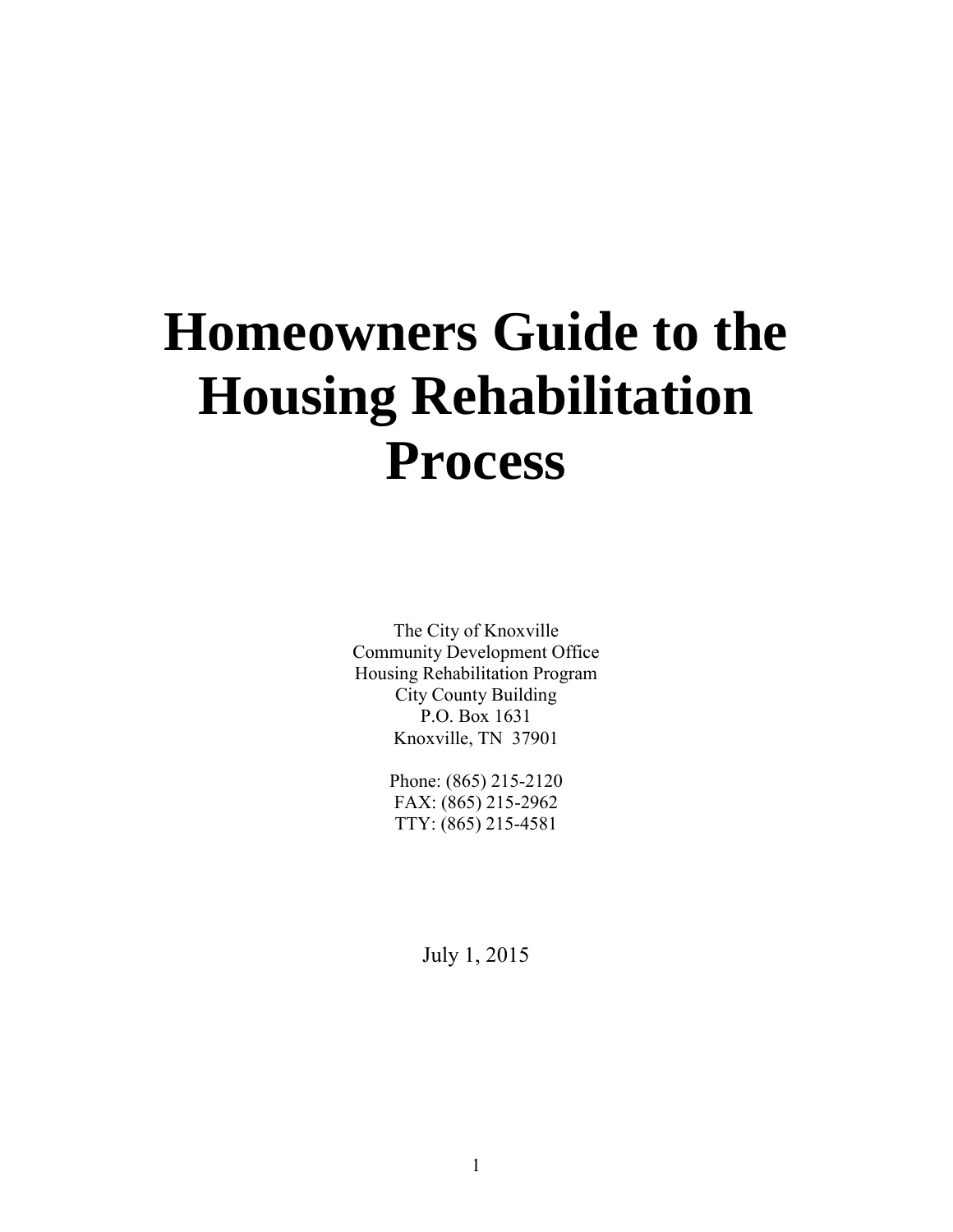## **Introduction**

This brief description of the rehabilitation process is provided to answer many of the typical questions homeowners have. It provides a general outline (or checklist) that you can refer to; however, it is important to remember that each rehabilitation case is as different as the houses and people the program serves. While this outline is consistent with most rehabilitation cases, there may be situations that arise during your case that will cause it to vary from this outline.

## **Application and Initial Financial Screening**

The first step is to complete the Screening Application included with this Guide and return it to our office. All owners must sign the application. Once received, we can make sure that you meet the minimum requirements for participation in the program. We will make sure your



property taxes are current, that you own the property, that your income is less than 80% of the area median income, adjusted for family size and that you meet certain credit and debt criteria. Your signature on this application gives the City permission to pull your credit report, which is done at no charge to you. After we have reviewed this information, we will call you either for further information or to schedule an appointment to take the full application. If an appointment is scheduled, we will mail you a letter to confirm the date of your appointment and list the documents that you should bring. Please make necessary arrangements that will allow you to be on time for this meeting and bring all of the information outlined in the Appointment Letter.

During this application appointment, you will be introduced to your Housing Finance Specialist, who will handle the financial part of your case through the entire rehabilitation process. The Finance Specialist will assist you with completing your application by asking you questions about your house and your household income and expenses.

After taking your application, the Finance Specialist will review your application and supporting information including your credit report, verification of all income amounts and sources for you and other members of your household, and verification of the value



of assets such as bank accounts, retirement accounts or other property you own. As long as your liquid assets (not including retirement accounts) do not exceed \$25,000.00, you are NOT disqualified from the program, however income you earn or could earn from those assets is counted as part of your income. We count gross income, that is, your income before taxes and other deductions are taken out. Your Finance Specialist will also check to be sure your mortgage payments are up to date. This information, along with information obtained when we first received your

screening application, is used to determine if you meet the basic program requirements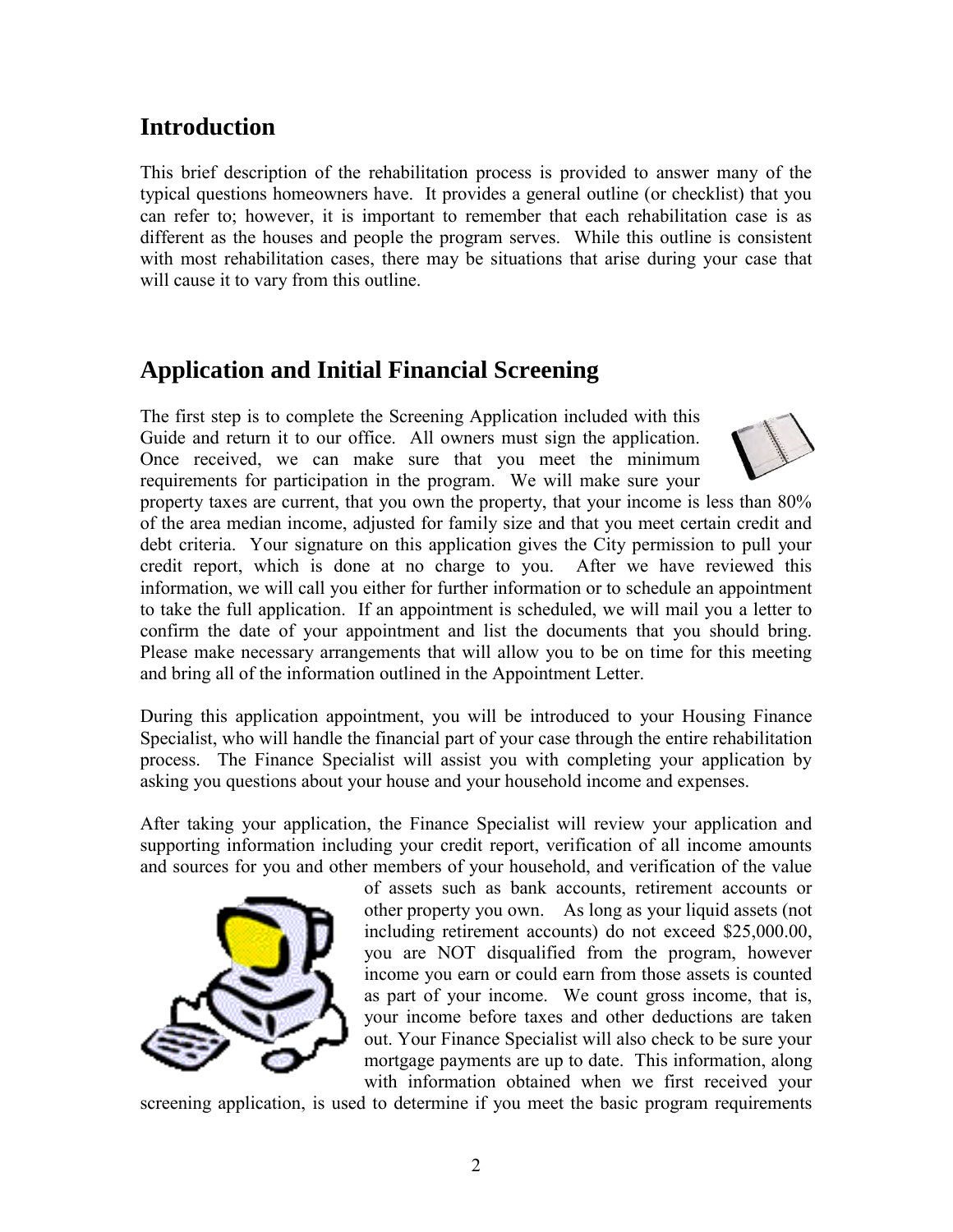and your ability to repay a housing rehabilitation loan. If no major problems have surfaced during this initial financial screening, a request for inspection is forwarded to the Construction Manager for assignment to a Rehabilitation Specialist; your Rehabilitation Specialist will be your construction consultant throughout your case, much as your Finance Specialist will handle your financial matters.

If there is a problem, you will be given the chance to correct the problem when possible. We may request that you go to a credit-counseling program, pay past due bills or taxes or resolve title issues before your house is inspected or your loan is approved. Because you must meet the eligibility criteria at the time the loan is made, it is important that you let your Finance Specialist know if you obtain any additional loans or if there is a change in your family situation prior to loan closing. All verifications will be updated prior to loan closing if they are older than six months.

It is important to realize that proceeding with a housing inspection does not mean that your rehabilitation loan has final approval. It only indicates that many of the financial matters that can lead to problems have been reviewed, and the case has a reasonable chance of success.

#### **The Inspection, Work Write-Up, and Budget Estimate**

After being assigned to your case, your Rehabilitation Specialist will contact you to make an appointment to inspect your property. During this inspection, the Rehabilitation

Specialist will sketch a layout of your home, take measurements, and make notes of existing conditions as well as items that need repair. Your Rehabilitation Specialist will also talk with you regarding any special concerns you have with your property. The primary function of the Rehabilitation Inspection is to identify code violations that exist, threatening the property's ability to function as a safe, decent and



sanitary home. *The most common misconception by property owners participating in our Rehabilitation Programs is that rehabilitation means the same thing as remodeling.* While this can be true in certain parts of the rehabilitation, the thrust of the program is



identifying and correcting items that exist as code violations, or are code violations in the making.

If there are work items you would like to include that do not qualify as code violations, you should discuss them with your Rehabilitation Specialist, as a small amount (5%) of the cost is allowed for General

Property Improvements (GPI's) as long as all Code and Incipient requirements are taken care of. If the cost of GPI's exceeds 5%, you must provide the extra funds from another source for it to be part of the rehabilitation job. However, the maximum GPI work items, funded through any source, cannot exceed a total of 10%.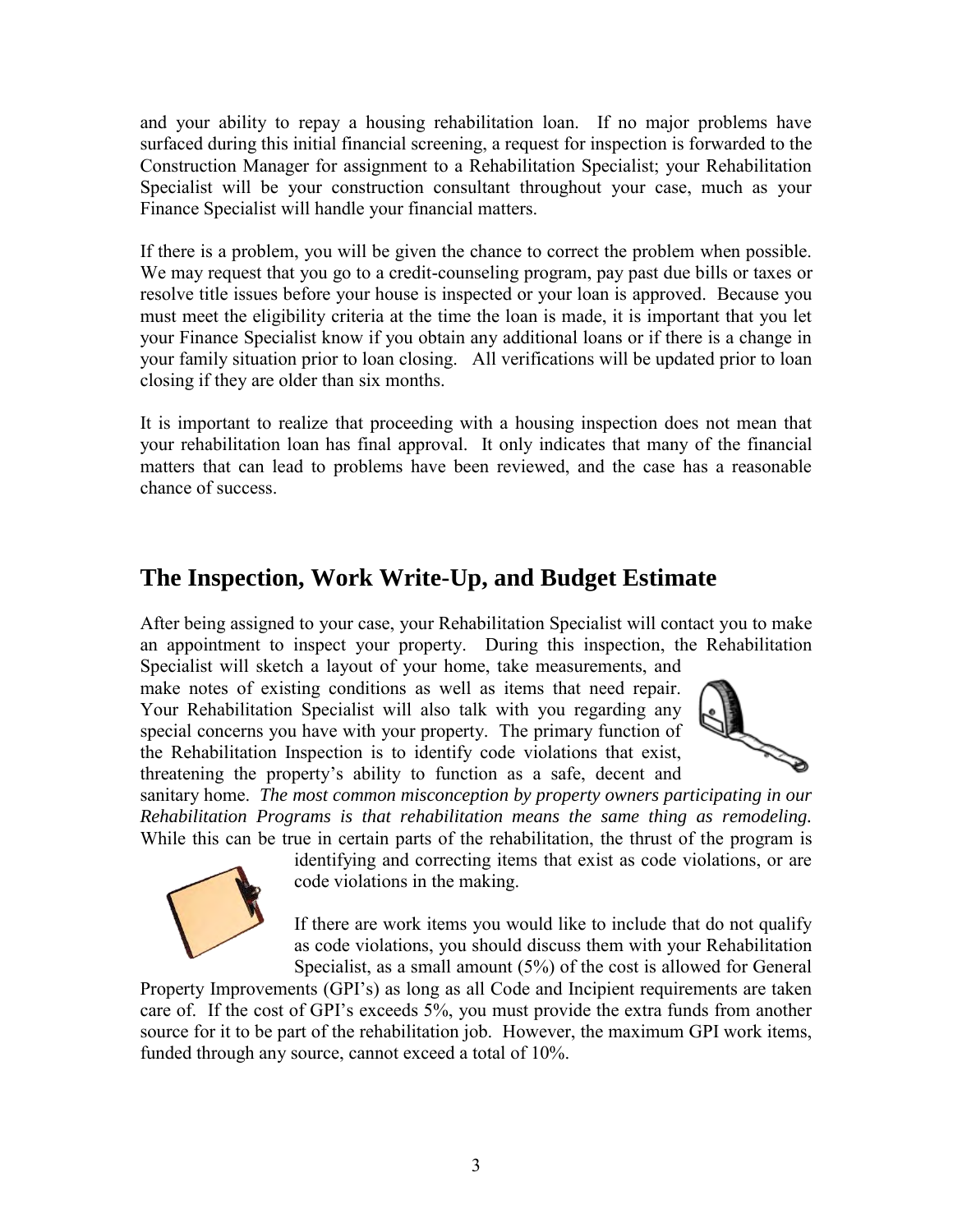During the rehabilitation inspection, it is important for the Rehabilitation Specialist to

have reasonable access to all areas of your house, including the attic and basement/crawl space areas. Please unlock any areas that you have secured, and move all aggressive pets to a secure area. If areas of your home are not accessible or there is a cluttered condition that does not allow for reasonable inspection, the Rehabilitation Specialist will probably require the situation to be corrected before he/she will complete the inspection.





After returning to the office with the notes and sketches gathered during the inspection, the Rehabilitation Specialist prepares a detailed Work Write-Up that lists the items to be included in the rehabilitation. The Work Write-Up will later become a part of the rehabilitation contract.

After the Work Write-Up is complete, the Rehabilitation Specialist does a cost estimate on the specified work to establish a budget for the project. If the estimate for rehabilitating your existing home approaches the cost of building you a new home, a

replacement home may be recommended as a solution. The cost estimate is sent to the Finance Specialist, who then prepares a financing package that includes the programs you may be eligible for, and the amount of monies that will come from each source. Your Finance Specialist will then send you a proposed financing package that fully explains the amount of money you will be borrowing, the interest rate, the loan term, and the amount of the estimated



monthly payment. The proposed financing is subject to final approval. When you receive your letter, please review it carefully, and contact your Finance Specialist with any questions you have. If you are satisfied with the proposed terms of your rehab loan, your case can proceed to the next step. Once we have the final loan approval, we will order a title search and an after-rehab appraisal on your home. Both items are at no cost to you. The title search must show good title and the appraised value must meet or exceed the total amount of all mortgage loans against the property, including the proposed City rehab loan.

#### **Lead Based Paint Inspections, Bidding, and Loan Closing**

After you have decided to proceed with rehab, a Lead Based Paint Inspection is performed on your property. Per Federal Law (24 CFR 35), all deteriorated Lead Based

Paint (LBP) surfaces existing in housing receiving federal financial assistance (such as the City's Rehabilitation Programs) must be corrected. This inspection is required if your house was built prior to 1978 and your home will be rehabilitated. If Lead-Based Paint is found in your home, a written Risk Assessment Report that details the surfaces where it was detected, as well as the control/abatement method to be used will be prepared, and the scope and cost of this work will be added to the work



write-up. In most cases, the cost of lead based paint work is funded through a grant, meaning that it will not affect your monthly repayment amount.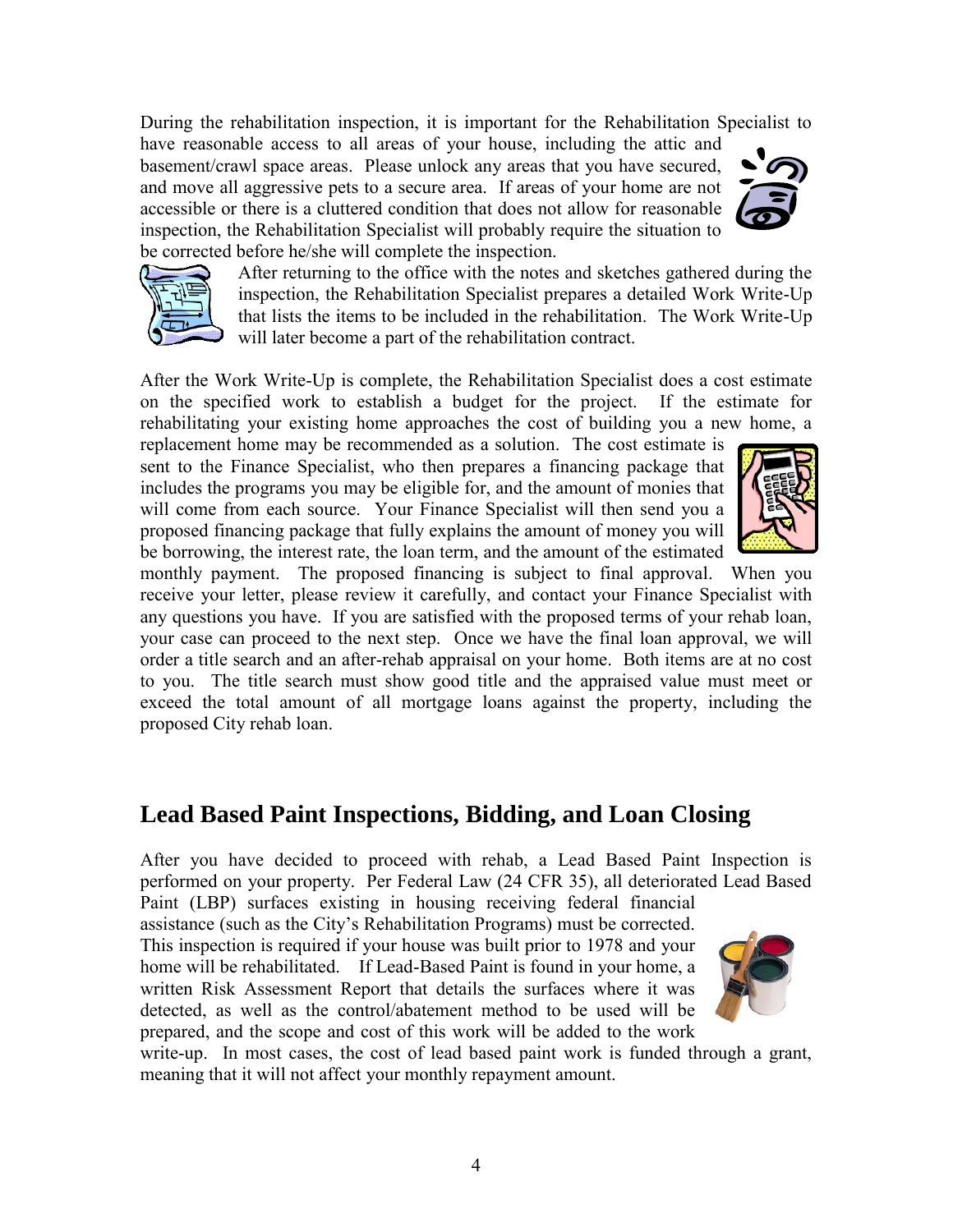After completion of the Lead Based Paint inspection, your project is ready to be bid on by building contractors. For your convenience, the Community Development Office



maintains a Contractors Bid Registry that features licensed local building contractors pre-approved to perform work under our rehabilitation programs. *These companies are independent businesses; they are not employees or agents of the City of Knoxville.* The Department also maintains files on these contractors past performance on the program that are open to public inspection at any time; review of these files may help you decide which contractor you would like to

perform the work. You can select a licensed contractor not appearing on our preapproved contractor registry, but they will have to apply to the program and be approved prior to being allowed to bid on your project. Also, if your rehabilitation includes the removal of any Lead Based Paint hazards, your contractor will have to be certified by either HUD or the State of Tennessee to do the Lead Paint work, depending on the estimate amount.

You will be asked to sign a Contractor Preference Statement that explains your options for selecting a contractor. **The U.S. Department of Housing and Urban Development (HUD) requires that the agencies receiving federal funds for housing rehabilitation or new construction give preference to low and very low-income residents of the local community, and businesses that employ such persons in new employment, training, and contracting opportunities resulting from HUD-funded projects. Section 3 contractors/ businesses will be included in the list of bidding contractors. Whenever possible a section 3 contractor should be chosen by the homeowner.** In most cases, homeowners choose to put the job out to bid to several approved contractors. As soon as the bidding contractors are identified, the Rehabilitation Specialist will send them an Invitation to Bid. The Rehabilitation Specialist will conduct a *walk-through*, meeting all interested contractors at your property, and touring them through the property and explaining the work to be performed.

On a pre-designated date, the contractors' bids for your project will be opened in the



Department's offices. Any contractor submitting a bid that is within an acceptable range may perform the work, and you will select from these bidders. If you select a bidder other than the low bidder, you will be responsible for paying the difference between the prices, but it can be financed with the City rehab loans as long as it is still affordable for you.

A very important thing to remember is that when you choose the contractor, his/her bid price will replace the budget price estimated by the Rehabilitation Specialist, and your contract and repayment terms will be based on that amount.

Now that a contractor and an acceptable construction price have been determined, your Finance Specialist will prepare the loan papers, and schedule a loan closing where these documents will be signed. Prior to loan closing, the Finance Specialist will check to see that any conditions in your commitment letter have been met and that you have Homeowner's Insurance with the City listed as a

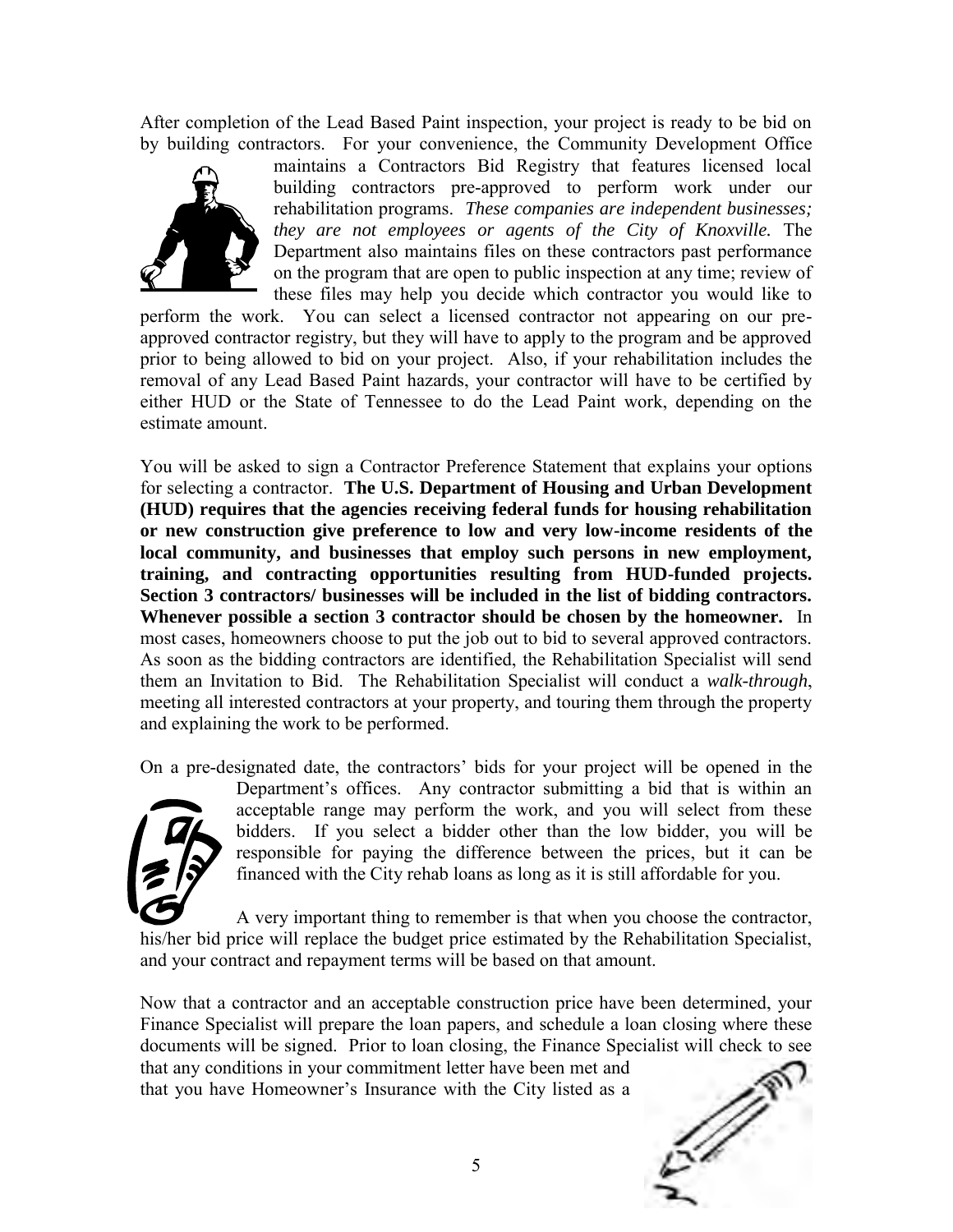lien holder in place. The papers you will sign at loan closing include a Promissory Note for each loan and Deferred Payment Loan, a Deed of Trust, a Construction Contract and a Right of Rescission giving you three days to cancel the loan if you change your mind. The Deed of Trust puts a lien on your property so that if you sell your home the balance of the City loan will be paid, or, if you do not pay your loan, the City will have the ability to foreclose. The Deed of Trust also means you probably will not be able to borrow additional money against your property since this will be a debt against your property just like a mortgage from a Bank or mortgage company. *Remember that the construction contract you sign will be with the contractor that you choose to do your work, not with the City of Knoxville.* The documents you sign at loan closing are important legal documents, and should be kept in a safe place, where they can be easily found if you need to refer to them in the future.

### **Things You Should Know About the Rehab Construction**

Most property that is currently occupied will require the residents to move out during rehabilitation. This is a necessity on nearly all rehabilitation jobs, due to major systems

(electric, water, heat) being unavailable for long periods, the repair of structural systems, as well as the stress caused to occupants during a rehabilitation project that may take  $30 - 90$  days. In addition, any Lead Based Paint work that must be performed on your home is hazardous, and you cannot stay in your home during this work.

When you relocate, the Community Development Office will assist you with expenses, both in moving and rent. The Finance Specialist will give you a copy of our Temporary Relocation Policy and your options for moving assistance. The moving assistance will generally be in the



form of a *one time payment* that will allow you to rent storage space, trucks, etc. for your move out and your subsequent return to the home after rehab is complete. The amount of the payment will depend on how many furnished rooms you have to relocate. Though you will be responsible for finding a place to live while work is being done on your home, the City of Knoxville will pay reasonable rent at these temporary quarters. *However, please do not sign a lease, move out of your property, or make other moving arrangements before checking with your Finance Specialist.*

Shortly after your move-out is complete (time varies from case to case), the contractor will move his equipment and workers onto your property and start work in accordance



with the contract. Please be aware that your access to the interior of the house may be restricted during the construction. As construction proceeds, the contractor has a lot of money invested in your home, both in materials and labor costs, that he/she hasn't been paid for yet, as well as personal tools/equipment used to perform the work. For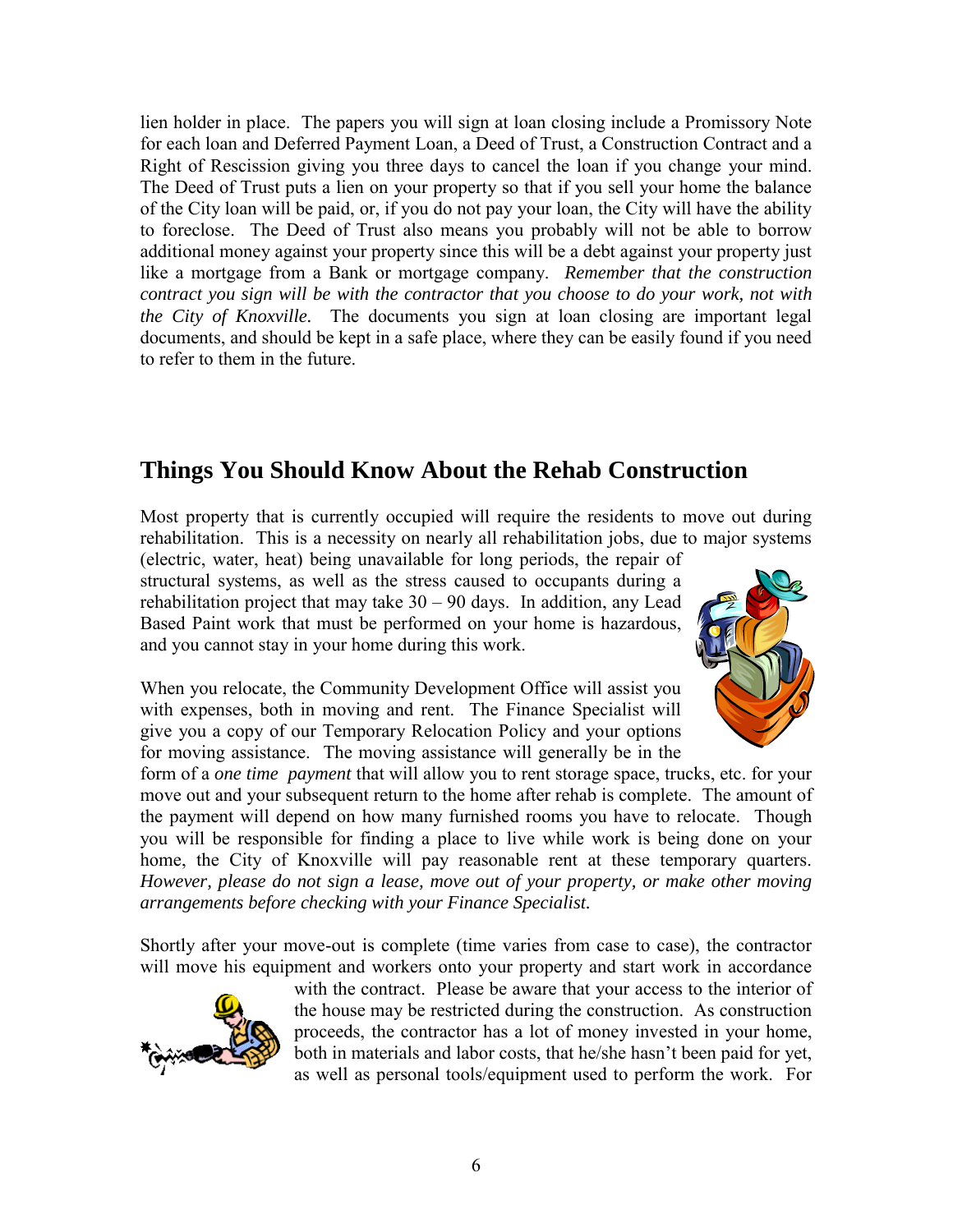this reason, most contractors restrict access to the property to the hours they are on-site through the use of their own locks, which gives them control over their investment.

Once Rehabilitation work has started, several people will be on your property at various times. These people include the contractor and his work crew, the subcontractors hired by your contractor, and material suppliers. In addition, your property will be inspected regularly by your Rehabilitation Specialist, as well as Building Inspectors from the City

of Knoxville, to monitor contract and code compliance, respectively. Also, the contract requires you to inspect your property, and be familiar enough with the work being done to protect your interests.

If during the construction, it is discovered that additional work items that were not included in the contract are needed to meet code, these items must be added to the contract through a change-order. Your



loan will include contingency funds that will be available to pay for change-orders, so a change-order will not normally change your monthly payment. Any contingency funds left over at the end of the job will be used to reduce the balance of your loans.

The rehabilitation contract you sign with your contractor will have a definite time period (typically between 30 and 90 days depending on the size and difficulty of your



rehabilitation). The contract time begins when the contractor moves on-site and begins construction, not from the date the contract is signed. Work probably won't take place on your home daily, and in fact, there could be several days in a row when no work is done on your home. While this is sometimes disturbing to owners, it is not a contract requirement that work

be performed daily on your property. As long as the contractor completes work within the time provided in your contract, terms of the contract have been met.

## **Post-Construction Responsibilities and Information**

When the construction work is completed on your home, several things must happen before the project is final and you move back into your home. The contractor must contact the City of Knoxville Building Inspections Office to have the building permit closed, and then call our office to have us do a final inspection on your residence.

At the final inspection conducted by the Community Development Office, we require the homeowner(s) to be present. During the final inspection, the Construction Manager will want your input as to how the job went, if there were any problems during construction,



and/or if any issues remain that need to be answered. The Construction Manager will compare a copy of the work write-up and the work performed to check that all contract work has been completed. Also at this final inspection, if all work is completed according to the contract, you will be required to sign a document